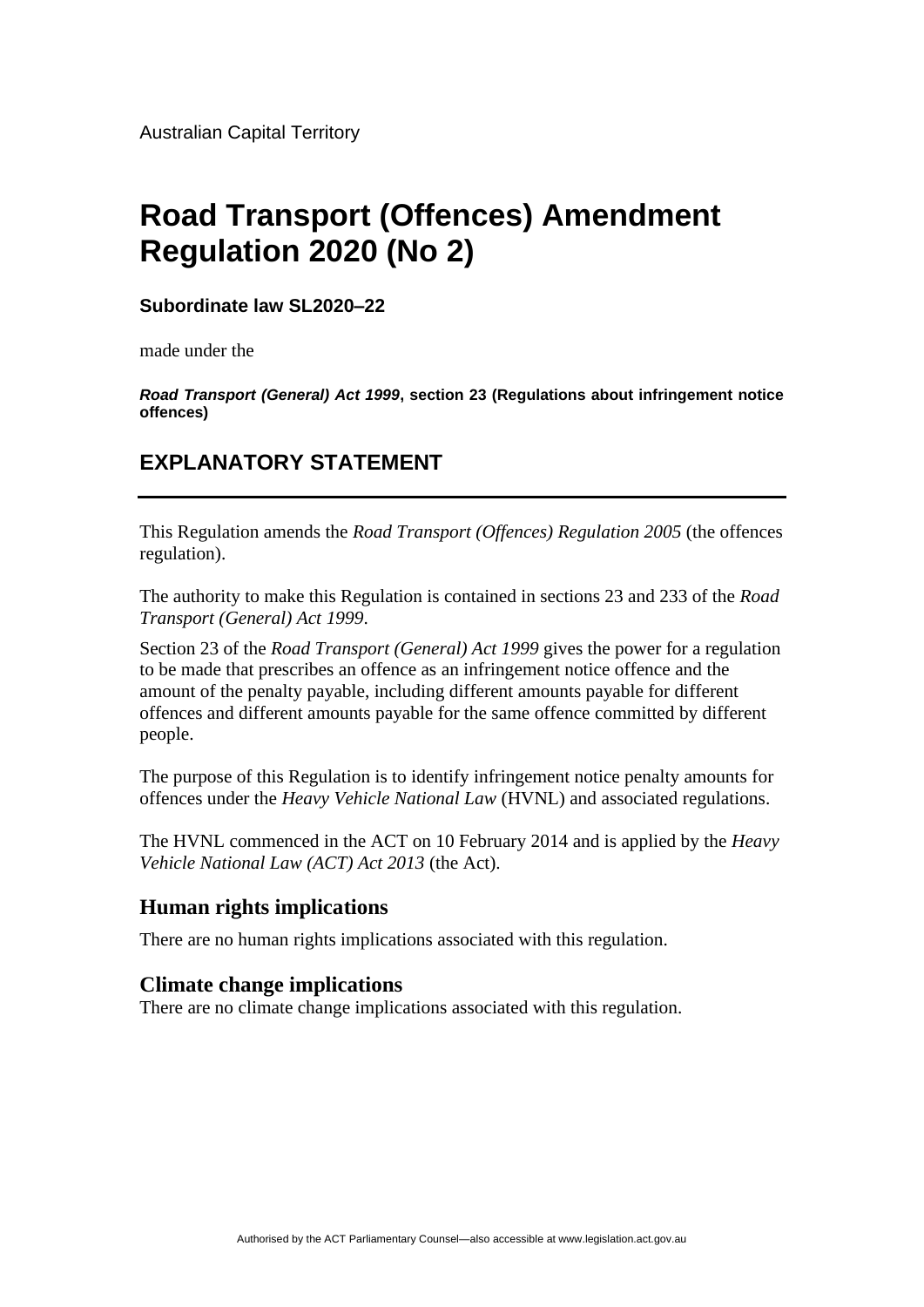# **CLAUSE NOTES**

## **Part 1 Preliminary**

#### **Clause 1 Name of regulation**

This is a technical clause that states the name of the regulation as the *Road Transport (Offences) Amendment Regulation 2020 (No 2).*

#### **Clause 2 Commencement**

This clause provides that the regulation will commence on 1 July 2020.

#### **Clause 3 Legislation amended**

This clause lists the legislation amended by the Regulation. The Regulation amends the *Road Transport (Offences) Regulation 2005*.

## **Clause 4 Schedule 1, parts 1.2A and 1.2B**

This clause replaces the existing parts 1.2A, 1.2B and 1.2C of schedule 1 with new parts 1.2A, 1.2B and 1.2C.

The effect of the amendments is to prescribe infringement notice penalty amounts for all offences in the HVNL and regulations under it that Ministers convening as the Transport and Infrastructure Council have agreed can be dealt with by infringement notice.

The level of penalty for offences, apart from offences against sections 567A and 567B of the HVNL, are prescribed in the section of the HVNL where the offence is described. The amount of the penalty stated at the end of a provision for an offence is indexed in accordance with section 737 of the HVNL and section 70 of the *Heavy Vehicle (General) National Regulation* (NSW). Under these provisions the maximum possible court-imposed penalty is multiplied by the calculated CPI indexation amount and rounded up or down to the nearest \$10, with calculated amounts ending in an even \$5 being rounded up.

The Transport and Infrastructure Council agreed that where it was decided that an offence could be dealt with by infringement notice, the infringement notice penalty would be set at 10% of the maximum penalty as indexed from time to time.

The National Heavy Vehicle Regulator (NHVR) issues as schedule each year identifying the level of the maximum penalty and the infringement notice penalty where the offence can be dealt with by infringement notice. The infringement notice penalty amounts prescribed in the parts of the schedule substituted by this Regulation are aligned with that schedule. This equates to the infringement notice penalty amounts being indexed by a CPI indexation amount of 1.6% and rounded to the nearest whole dollar. No additional offences, apart from offences against sections 567A and 567B, are identified as being infringeable.

Sections 567A and 567B of the HVNL are ACT specific provisions relating to the requirement for a driver of a vehicle to produce their driver licence on request and for the responsible person for a vehicle alleged to have been involved in the commission